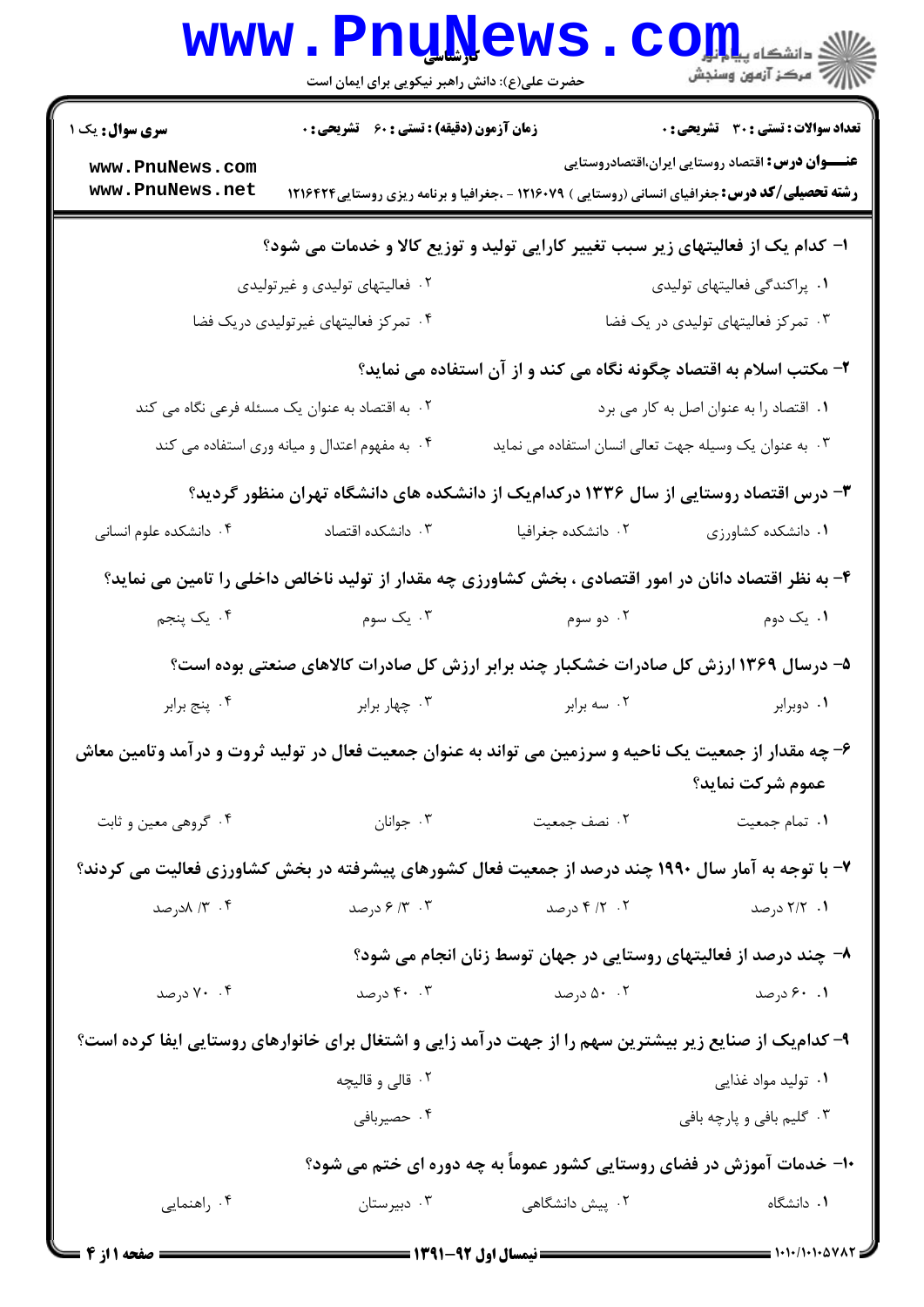|                                                                                            | <b>www.PnuNews</b><br>حضرت علی(ع): دانش راهبر نیکویی برای ایمان است                                      |                | ≦ دانشکاه پ <b>یا ب<sup>ا</sup> با<mark>ر</mark></b><br>ے<br>اسکر آزمون وسنجش |  |
|--------------------------------------------------------------------------------------------|----------------------------------------------------------------------------------------------------------|----------------|-------------------------------------------------------------------------------|--|
| <b>سری سوال : ۱ یک</b>                                                                     | <b>زمان آزمون (دقیقه) : تستی : 60 ٪ تشریحی : 0</b>                                                       |                | تعداد سوالات : تستى : 30 ٪ تشريحي : 0                                         |  |
| www.PnuNews.com                                                                            |                                                                                                          |                | <b>عنـــوان درس:</b> اقتصاد روستایی ایران،اقتصادروستایی                       |  |
| www.PnuNews.net                                                                            | <b>رشته تحصیلی/کد درس:</b> جغرافیای انسانی (روستایی ) ۱۲۱۶۰۷۹ - ،جغرافیا و برنامه ریزی روستایی۱۲۱۶۴۲۴    |                |                                                                               |  |
| 1۱- آخرین واحد عرضه کننده خدمات درمانی در چارچوپ شبکه بهداشتی و درمانی کشور کدام است؟      |                                                                                                          |                |                                                                               |  |
|                                                                                            | ۰۲ خانه بهداشت روستایی                                                                                   |                | ۰۱ خانه بهداشت شهری                                                           |  |
|                                                                                            | ۰۴ مراکز بهداشتی و درمانی روستایی                                                                        |                | ۰۳ مراکز بهداشت شهری و روستایی                                                |  |
|                                                                                            | ۱۲- تأمین سوخت و انرژی مورد نیاز روستائیان در چارچوب کدامیک از فعالیتهای زیر انجام میشود؟                |                |                                                                               |  |
|                                                                                            | ۰۲ ساختار رو بنایی                                                                                       |                | ٠١ خدمات و ارتباطات روستائي                                                   |  |
|                                                                                            | ۰۴ خدمات اجتماعی و رفاهی                                                                                 |                | ۰۳ خدمات زیربنایی                                                             |  |
| ۱۳- استخوان بندی مجلس ایران در زمان مشروطه از چه کسانی ساخته شده بود؟                      |                                                                                                          |                |                                                                               |  |
|                                                                                            | ۰۲ تجار و بازرگانان                                                                                      |                | ۰۱ اشراف و شاهزادگان                                                          |  |
|                                                                                            | ۰۴ مالکان اراضی مزروعی                                                                                   |                | ۰۳ وابستگان به دربار شاه                                                      |  |
|                                                                                            | ۱۴– کسانی که مالکیت بیشتر از ۲۰ تا ۳۰ ده را در اختیار داشتند( در قبل از ۱۳۴۰)جزء چه گروهی از مالکان ارضی |                |                                                                               |  |
|                                                                                            |                                                                                                          |                | محسوب مي شدند؟                                                                |  |
| ۰۴ بسیار بزرگ                                                                              | ۰۳ بزرگ                                                                                                  | ۰۲ نسبتا بزرگ  | ۰۱ متوسط                                                                      |  |
|                                                                                            |                                                                                                          |                | ۰۱۵ قانون اصلاحات ارضی در چند مرحله اجراء شد؟                                 |  |
| ۰۴ پنج                                                                                     | ۰۳ چهار                                                                                                  | ۰۲ سه          | ۰۱ دو                                                                         |  |
|                                                                                            |                                                                                                          |                | ۱۶- نظام بهره برداری در املاک خالصه غالباً به چه صورتی است؟                   |  |
|                                                                                            | ۰۲ کارگر کشاورزی که دستمزد دریافت می کند                                                                 |                | ۰۱ اجاره                                                                      |  |
|                                                                                            | ۰۴ بصورت نصف نصف بین مالک زارع                                                                           |                | ۰۳ بهره برداری بصورت خانوادگی                                                 |  |
|                                                                                            |                                                                                                          |                | ۱۷- تشکیل شرکتهای سهامی زراعی از چه سالی گسترش یافته است؟                     |  |
| 1401.5                                                                                     | 1404.7                                                                                                   | $140 \cdot 17$ | 1774.1                                                                        |  |
| ۱۸- با توجه به مجموعه قوانین واگذاری زمین از سال ۱۳۵۸ اولویت واگذاری با چه کسانی بوده است؟ |                                                                                                          |                |                                                                               |  |
|                                                                                            | ۰۲ افراد کم در آمد و بی زمین                                                                             |                | ۰۱ شرکتهای سهامی                                                              |  |
|                                                                                            | ۰۴ بصورت گروهی تجمعی                                                                                     |                | ۰۳ روستائيان                                                                  |  |
| ۱۹- سرانه اراضی مزروعی در سال ۱۳۷۰ چند هکتار بوده است؟                                     |                                                                                                          |                |                                                                               |  |
| ۰٫۴ ۱۲۹ هکتار                                                                              | ۰ ۵، ۰ هکتار                                                                                             | ۰۲ ۱/۱۹ هکتار  | ۰۱ ، ۲ / ۲ هکتار                                                              |  |
|                                                                                            |                                                                                                          |                |                                                                               |  |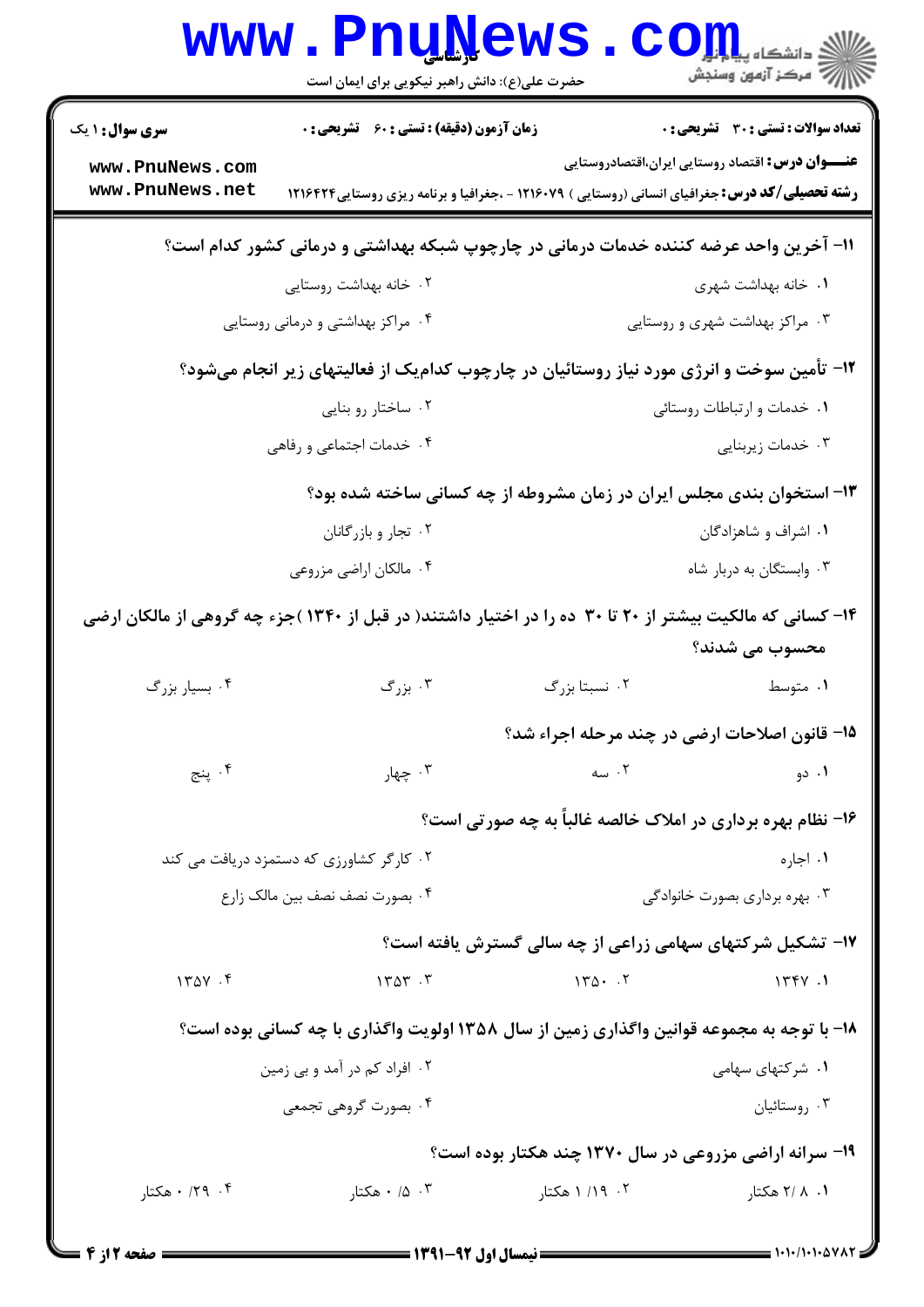|                                                                                                                 | <b>WWW.PNUNEWS</b><br>حضرت علی(ع): دانش راهبر نیکویی برای ایمان است                                    |                   | $\mathbf{C}\mathbf{O}\mathbf{H}$ و دانشکاه پیا $\mathbf{S}$<br>رآ - مرڪز آزمون وسنڊش |  |  |
|-----------------------------------------------------------------------------------------------------------------|--------------------------------------------------------------------------------------------------------|-------------------|--------------------------------------------------------------------------------------|--|--|
| <b>سری سوال : ۱ یک</b>                                                                                          | <b>زمان آزمون (دقیقه) : تستی : 60 ٪ تشریحی : 0</b>                                                     |                   | تعداد سوالات : تستى : 30 ٪ تشريحي : 0                                                |  |  |
| www.PnuNews.com<br>www.PnuNews.net                                                                              | <b>رشته تحصیلی/کد درس:</b> جغرافیای انسانی (روستایی ) ۱۲۱۶۰۷۹ - ،جغرافیا و برنامه ریزی روستایی ۱۲۱۶۴۲۴ |                   | <b>عنـــوان درس:</b> اقتصاد روستایی ایران،اقتصادروستایی                              |  |  |
| +۲- چه وسعتی از کشور دارای متوسط بارندگی بیش از ۵۰۰ میلی متر است ؟                                              |                                                                                                        |                   |                                                                                      |  |  |
| ۰۴ درصد                                                                                                         | ۰۳ درصد                                                                                                | ۰۲ درصد           | ۰۱ ۵/ ۵/ درصد                                                                        |  |  |
|                                                                                                                 |                                                                                                        |                   | <b>۲۱</b> - در کرمان به مقدار آبی که برای یک هکتار کافی باشد، چه می گویند؟           |  |  |
| ۰۴ طاق                                                                                                          | ۰۳ سنگ دیوانی                                                                                          | ۲. سنگ            | ۰۱ لوله                                                                              |  |  |
|                                                                                                                 | <b>۲۲- کدام یک از موارد زیر غالباً برای کشاورزی روستایی سنتی مطرح است؟</b>                             |                   |                                                                                      |  |  |
|                                                                                                                 | ۰۲ مهار کردن آب                                                                                        |                   | ۰۱ بستن سد                                                                           |  |  |
|                                                                                                                 | ۰۴ رساندن آب به مزرعه                                                                                  |                   | ۰۳ ایجاد کانال آب بین مزارع                                                          |  |  |
| ۲۳- بررسی سطح زیر کشت و عملکرد تولید در واحد سطح طی سالهای ۱۳۰۴ تا ۱۳۷۰ بازگو کننده کدام واقعیت زیر<br>است؟     |                                                                                                        |                   |                                                                                      |  |  |
|                                                                                                                 | ۰۱ علیرغم افزایش سطح زیر کشت ، عملکرد تولید از رشد قابل ملاحظه ای برخوردار نبوده است                   |                   |                                                                                      |  |  |
|                                                                                                                 | ۰۲ علیرغم رشد نسبتاً خوب تولید،سطح زیر کشت کاهش یافته است                                              |                   |                                                                                      |  |  |
|                                                                                                                 | ۰۳ علیرغم کاهش سطح زیر کشت،رشد نسبتاً خوب تولید را به دنبال داشته است                                  |                   |                                                                                      |  |  |
|                                                                                                                 | ۰۴ علیرغم کاهش سطح زیر کشت ، تولید و محصولات مناسب بوده است                                            |                   |                                                                                      |  |  |
|                                                                                                                 | ۲۴- بعد از انقلاب اسلامی کدام بانک یا صندوق با بانک کشاورزی ادغام شد؟                                  |                   |                                                                                      |  |  |
|                                                                                                                 | ۰۲ بانک فلاحت                                                                                          |                   | ۰۱ بانک توسعه کشاورزی                                                                |  |  |
|                                                                                                                 | ۰۴ بانک توسعه روستایی                                                                                  |                   | ۰۳ صندوق توسعه                                                                       |  |  |
|                                                                                                                 | ۲۵- در سال ۱۳۳۹ چند درصد از اراضی از نیروی مکانیکی استفاده میکردند؟                                    |                   |                                                                                      |  |  |
| ۰۴ کمتر از ۱۵ درصد                                                                                              | ۰۳ کمتر از ۱۰ درصد                                                                                     | ۰۲ کمتر از ۶ درصد | ۰۱ بیشتر از ۴ درصد                                                                   |  |  |
|                                                                                                                 | ۲۶- یک دستگاه ماشین خرمنکوب در مدت ۸ ساعت برابر با چند نفر زارع کار می کند؟                            |                   |                                                                                      |  |  |
|                                                                                                                 | ۰۲ تفر زارع در یک هفته                                                                                 |                   | ۰۱ ۳ نفر زارع در یک روز                                                              |  |  |
|                                                                                                                 | ۰۴ نفر زارع در یک روز                                                                                  |                   | ۰۳ تفر زارع در یک هفته                                                               |  |  |
| ۲۷- طرز تلقی ها - مدیریت - سازمان - علاقه - یا عدم علاقه بکار جزء کدامیک از ابعاد نیروی انسانی محسوب می<br>شود؟ |                                                                                                        |                   |                                                                                      |  |  |
|                                                                                                                 | ۰۲ توانائیهای تکنیکی و فنی                                                                             |                   | ٠١. امكانات كمى                                                                      |  |  |
|                                                                                                                 | ۰۴ امکانات کمی و فنی                                                                                   |                   | ۰۳ توانائیهای معنوی و فرهنگی                                                         |  |  |
|                                                                                                                 |                                                                                                        |                   |                                                                                      |  |  |